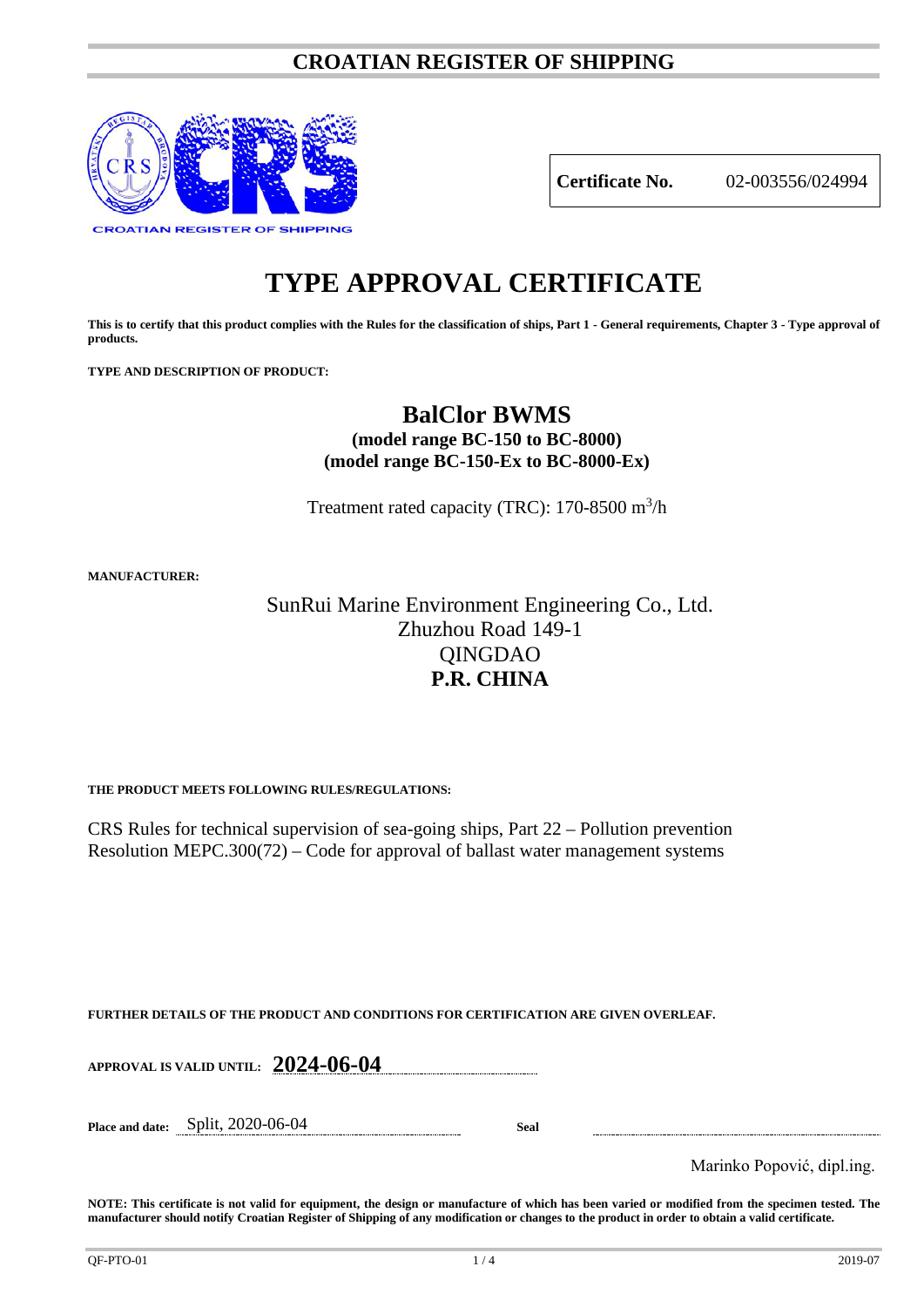

### **DETAILED PRODUCT DESCRIPTION:**

Ballast water management system using filtration and injection of active substance generated by electrolysis during ballast water uptake. Ballast water discharge: Neutralization

| <b>Model</b>   | <b>Treatment</b><br>rated<br>capacity<br>$(m^3/h)$ | <b>Filter model</b><br>Filtersafe BS                                                                                             | <b>Filter model</b><br>SunRui Luoyang SRF | <b>Filter model</b><br><b>Boll &amp; Kirch</b><br>type 6.18.3 | Electrolysis unit model<br>(cell x number) |
|----------------|----------------------------------------------------|----------------------------------------------------------------------------------------------------------------------------------|-------------------------------------------|---------------------------------------------------------------|--------------------------------------------|
| <b>BC-150</b>  | 170                                                | <b>BS-025</b><br><b>BS-031</b><br><b>BS-050</b><br><b>BS-061</b><br><b>BS-061-T</b><br><b>BS-070</b>                             | <b>SRF-100</b><br><b>SRF-200</b>          | Size 200                                                      | <b>EDU-150</b><br>(E1 x 4)                 |
| <b>BC-300</b>  | 350                                                | <b>BS-061-ST</b><br>BS-100/101<br>BS-100/101-T<br><b>BS-101-ST</b>                                                               | <b>SRF-200</b><br><b>SRF-400</b>          | Size 200<br>Size 250                                          | <b>EDU-300</b><br>$(E1 \times 8)$          |
| <b>BC-500</b>  | 600                                                | BS-150/151<br>BS-150/151-T<br>BS-200/201<br><b>BS-151-ST</b><br>BS-200/201-T                                                     | <b>SRF-400</b><br><b>SRF-600</b>          | Size 250<br><b>Size 300</b>                                   | <b>EDU-500</b><br>$(E2 \times 12)$         |
| <b>BC-1000</b> | 1200                                               | <b>BS-201-ST</b><br><b>BS-300</b><br><b>BS-300-T</b><br><b>BS-300-ST</b><br><b>BS-400</b><br><b>BS-400-T</b><br><b>BS-400-ST</b> | <b>SRF-800</b><br>SRF-1200                | Size 300<br>Size 400                                          | <b>EDU-1000</b><br>(E3 x 12)               |
| <b>BC-1500</b> | 1700                                               | <b>BS-603</b><br>BS-603-T                                                                                                        | SRF-1600<br><b>SRF-2000</b>               | Size 500                                                      | EDU-1500<br>(E3 x 12)                      |
| <b>BC-2000</b> | 2200                                               | BS-603-T<br><b>BS-804</b><br><b>BS-603-ST</b><br><b>BS-804-T</b>                                                                 | <b>SRF-2000</b><br><b>SRF-2500</b>        | Size 500<br>Size 600                                          | <b>EDU-2000</b><br>$(E4 \times 12)$        |
| <b>BC-2500</b> | 2800                                               | <b>BS-804-T</b><br><b>BS-1004</b><br><b>BS-804-ST</b>                                                                            | <b>SRF-2500</b><br>SRF-3500               | Size 700                                                      | <b>EDU-2500</b><br>$(E4 \times 18)$        |
| <b>BC-3000</b> | 3200                                               | BS-1004-T<br>BS-1204/1206<br><b>BS-1406</b>                                                                                      | SRF-3500                                  | Size 700                                                      | <b>EDU-3000</b><br>$(E4 \times 18)$        |
| <b>BC-3500</b> | 3800                                               | <b>BS-1406</b><br>BS-1204/1206-T<br>BS-1406-T                                                                                    | SRF-3500<br>2 x SRF-2000                  | Size 700<br>Size 800                                          | EDU-3500<br>$(E5 \times 24)$               |
| <b>BC-4000</b> | 4300                                               | BS-1204/1206-ST<br><b>BS-1406-ST</b>                                                                                             | 2 x SRF-2000<br>2 x SRF-2500              | Size 800<br>Size 900                                          | <b>EDU-4000</b><br>$(E5 \times 24)$        |
| <b>BC-5000</b> | 5500                                               | BS-1406-ST<br>2 x BS-1204/1206                                                                                                   | 2 x SRF-2500<br>3 x SRF-2000              | Size 900<br>2 x Size 700                                      | <b>EDU-5000</b><br>$(E5 \times 32)$        |
| <b>BC-6000</b> | 6300                                               | 2 x BS-1204/1206<br>2 x BS-1406                                                                                                  | 3 x SRF-2000<br>2 x SRF-3500              | 2 x Size 700                                                  | <b>EDU-6000</b><br>$(E5 \times 40)$        |
| <b>BC-7000</b> | 7300                                               | 2 x BS-1406<br>2 x BS-1204/1206-ST<br>$2 \times BS-1406-T$                                                                       | 2 x SRF-3500<br>3 x SRF-2500              | 2 x Size 700<br>2 x Size 800                                  | <b>EDU-7000</b><br>$(E5 \times 40)$        |
| <b>BC-8000</b> | 8500                                               | 2 x BS-1204/1206-T<br>2 x BS-1206-ST<br>2 x BS-1406-ST                                                                           | 3 x SRF-2500<br>3 x SRF-3500              | 2 x Size 800<br>2 x Size 900                                  | <b>EDU-8000</b><br>$(E5 \times 48)$        |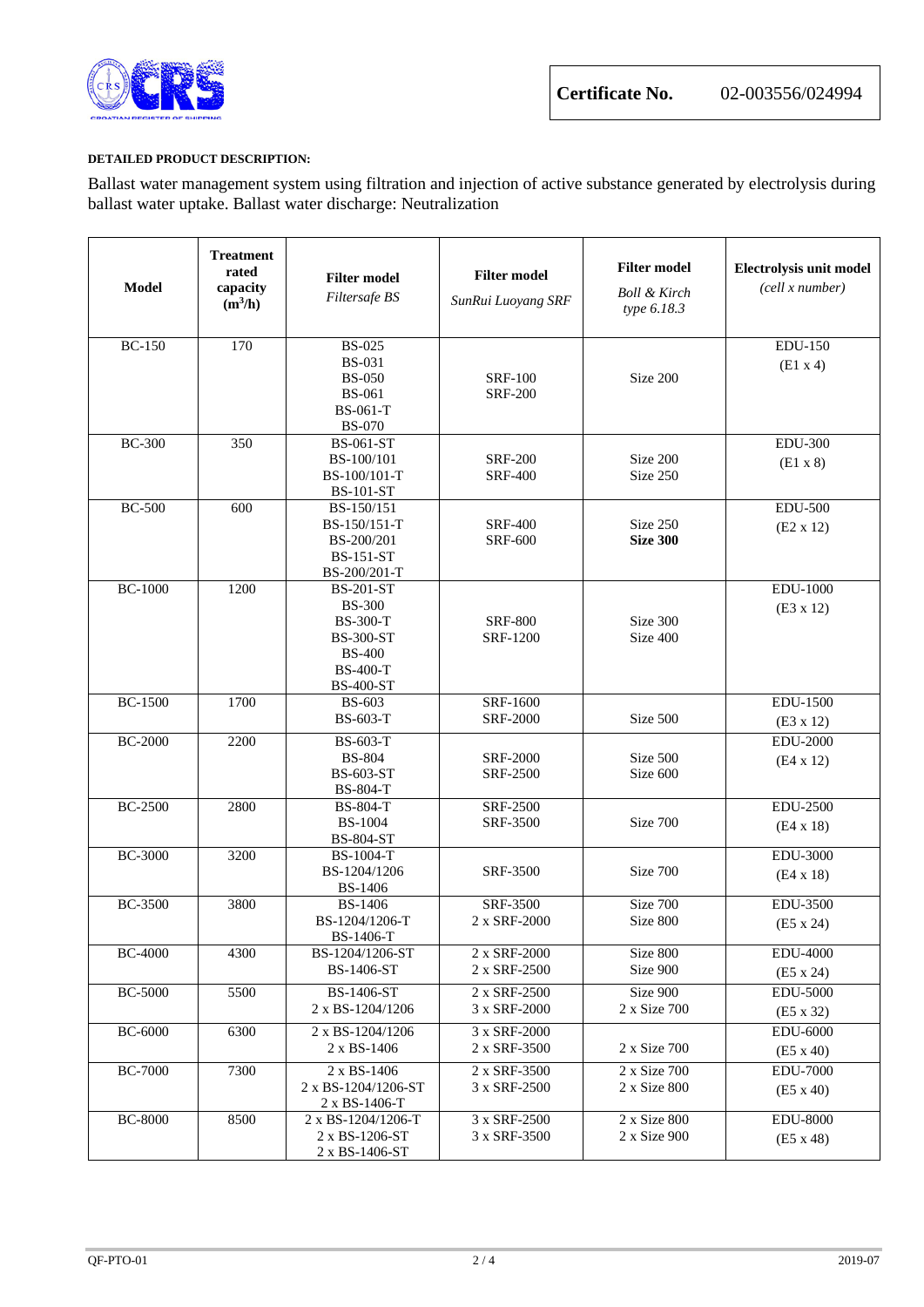

Temperature of the feed water to the electrolyser unit shall be  $\geq$  5°C. Salinity of the feed water to the electrolyser unit shall be  $\geq 15$  PSU.

TRO level during ballast water uptake shall be 7,5 mg/L. TRO level during ballast water uptake shall not exceed an average of 9 mg/L. TRO level at discharge shall be  $\leq 0.1$  mg/L.

Temperature and salinity of the ballast water are not a limiting condition for the ballast water management system.

Hold time: minimum 24 hours

| Maximum working pressure: | 10 bar                           |
|---------------------------|----------------------------------|
| Ambient temperature:      | $0^{\circ}$ C to 55 $^{\circ}$ C |

#### **HAZARDOUS AREA/ EX-PROOF**

BalClor BWTS can be installed in hazardous area zone 1, gas group IIC and temperature class T4.

Power and control cabinets are to be installed in safe zone.

| <b>Description</b> | <b>Title</b>                                                                                                                                                                                                                               | Drawing no.                                                                                                                |
|--------------------|--------------------------------------------------------------------------------------------------------------------------------------------------------------------------------------------------------------------------------------------|----------------------------------------------------------------------------------------------------------------------------|
| System drawings    | Flow diagram of BalClor BWMS<br>Flow diagram of BalClor BWMS with Ex<br>arrangement<br>Assembly drawings of BalClor BWMS<br>Electrical wiring diagram of BalClor BWMS<br>Electrical wiring diagram of BalClor BWMS<br>with Ex installation | X1JKPIDX01QD, Rev.1.3<br>X1JKPIDX02QD, Rev.1.3<br>X1JKADLX01QD, Rev.1.21<br>A1JKUSCG01TZ, Rev.2.0<br>A1JKUSCG02TZ, Rev.2.0 |
| Component drawings | Bill of materials for BalClor BWMS<br>Bill of materials for BalClor BWMS with Ex<br>components                                                                                                                                             | XCJKBOMD01WJ,<br>Rev.1.23<br>XCJKBOMD02WJ,<br>Rev.1.33                                                                     |

### **TYPE APPROVAL DOCUMENTATION:**